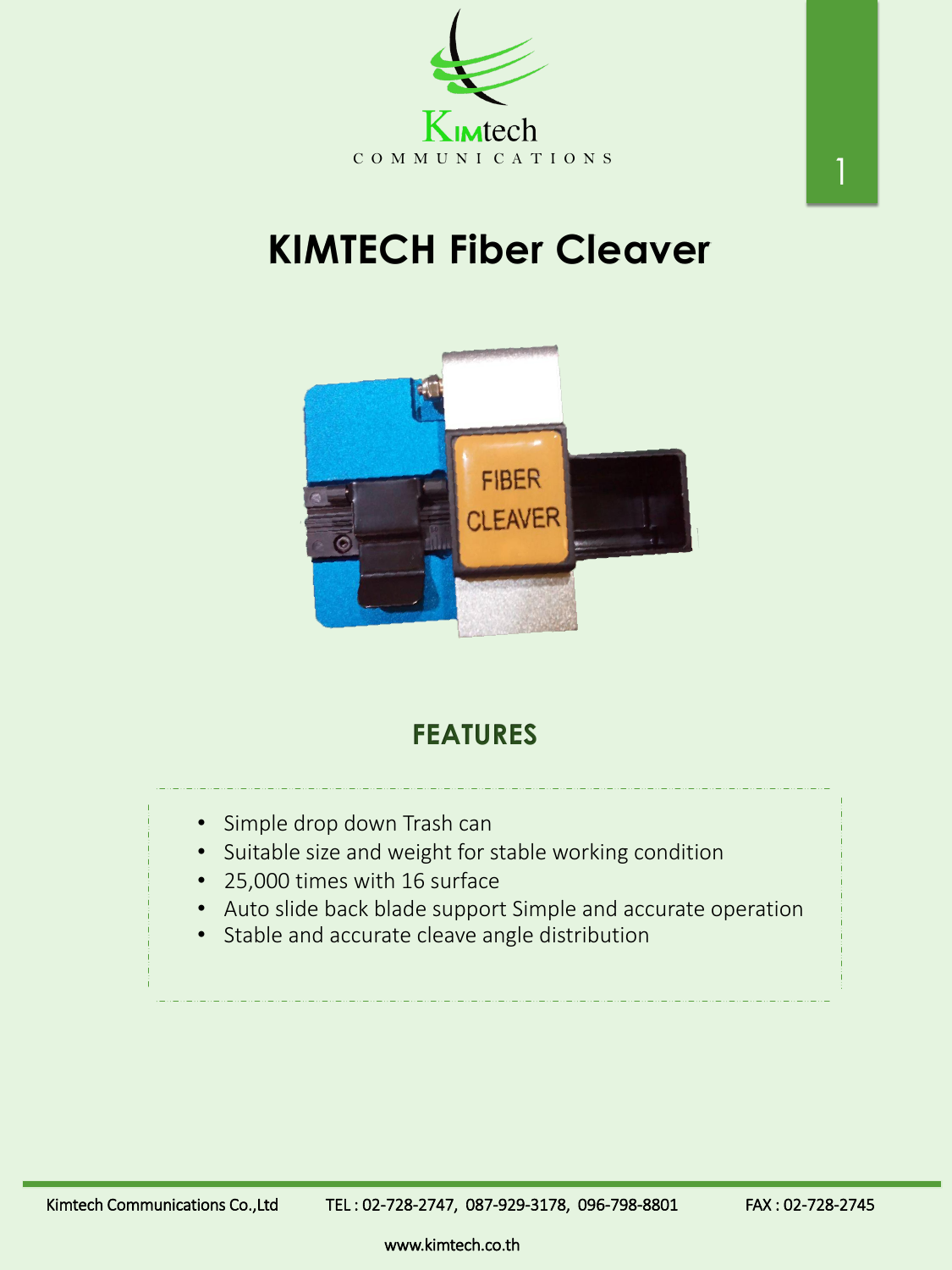www.kimtech.co.th

- 1. large platen opening and closing lever lift open large platen fixture cover the blade slider pushed to the front side of device, waste fiber recycling the superstructure will automatically open
- 2. with the stripped fiber clamp stripped fiber coating reserved for bare fiber length 35- 45mm, moistened with alcohol cotton wool or tissue paper wrap optical fiber, fiber clean. Wiping with cotton wool or tissue, do not use the same cotton wool or tissue paper to rub the second (Note: Please purity greater than 99% alcohol)
- 3. visual to the edge of the fiber coating layer is aligned with the cutter on the ruler (10- 16cm) appropriate scale, left the optical fiber into the fiber guide grooves require a bare fiber placed straight on the optical fiber pressure pad to determine the end of the fiber can be touched recycler the rollers
- 4. Close the fixture cover platen, to promote the device blade slider, the blade dicing the lower surface of the optical fiber, and is free to slide to the other side, cut off the fiber
- 5. left hand held onto the cutter right hand to open the large platen waste fiber will automatically be placed in the waste fiber collection box
- 6. With the left hand and hold the optical fiber while his right hand to open the fixture cover, carefully remove the fiber cut end face: the neat fiber cross-section not to touch and it is matter



- 7. Troubleshooting, cutting bad reasons may be:
	- fiber is not straight on the fiber-optic pressure pad;
	- the blade height is too high;
	- blade, sanding pad dust and other foreign matter

Kimtech Communications Co.,Ltd TEL: 02-728-2747, 087-929-3178, 096-798-8801 FAX: 02-728-2745

#### **Operating Method**

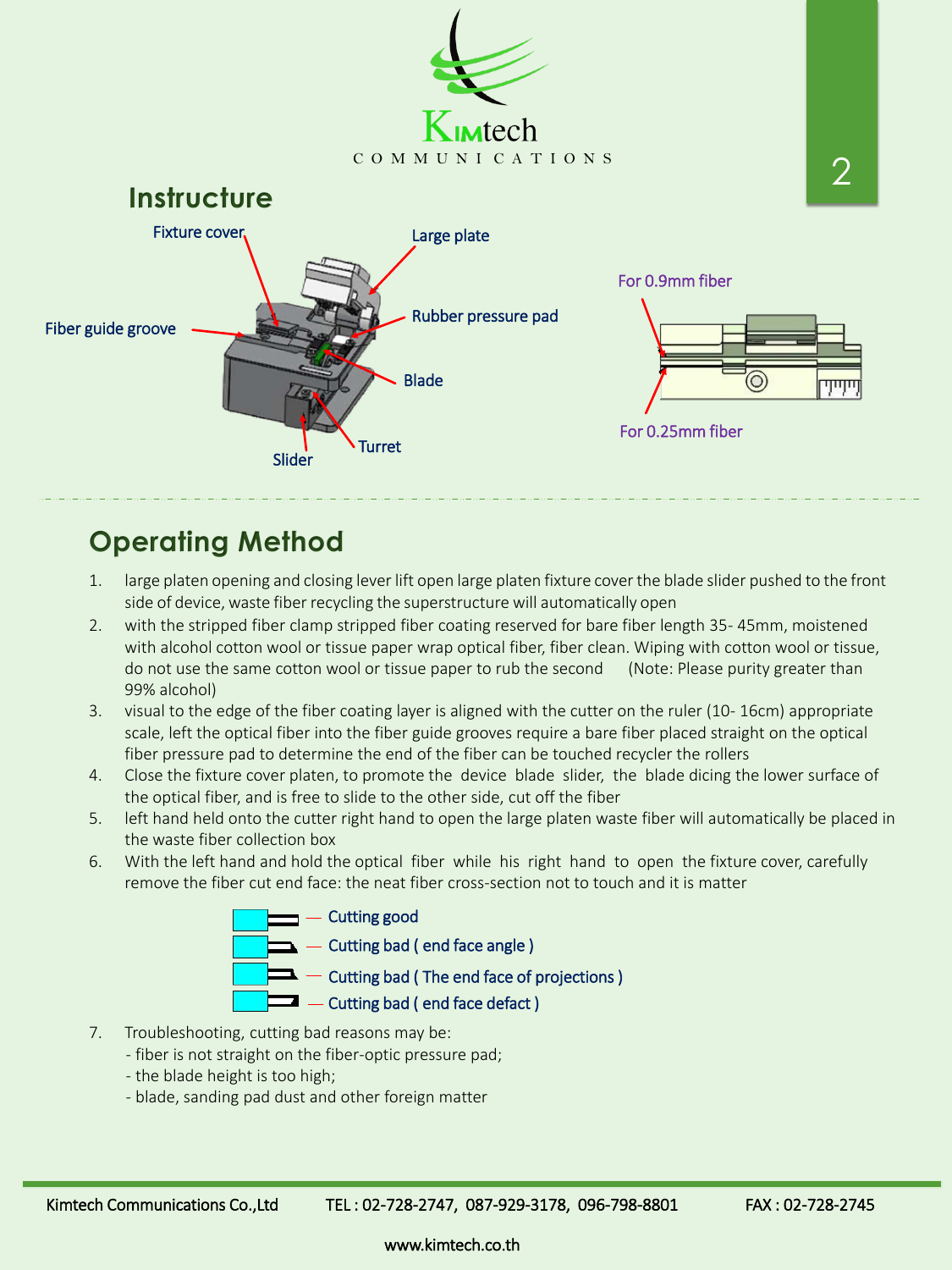

### **Maintenance**

www.kimtech.co.th

- $\triangleright$  the day-to-day cleaning, often with moistened with alcohol cotton swab to clean optical fiber pressure pad up and down the rubber surface and the edge portion of the blade, cut ineffective shall promptly clean fiber fixture trench also need to be cleaned ; waste fiber collection box is full, the pinch after the first down, and then outward can remove fiber debris poured into special containers for collection
- $\triangleright$  blade mouth of the adjustment method, multiple cutting blade occurs consumption will appear continuously cut, cutting the surface defects of the phenomenon, the need to adjust the position of the blade mouth:

- $\triangleright$  The blade height adjustment
	- Push the slider to the position when the cut is complete.
	- According to the height adjustment screws need to be towards the desired direction and tighten the screw a little height locking screw clockwise to increase, counterclockwise to lower.
- (without removing) the blade locking screw wrench to loosen;
- with a cotton swab withstood blade, rotary blade, the blade is screwed to the next new edge;
- with a wrench and tighten the blade locking screw must be sure they are tight;
- try cutting 1,2 times fiber, fiber cut end surface, such as the end face of adverse welding machine screen viewing, adjust the blade height.

\*\*\*Do not adjust the position of the mouth of the blade with bare hands to turn the blade, so as not to cause harm; Do not rotating tweezers and other metal blade, so as not to damage the blade\*\*\*

- $\triangleright$  Prone to problem and adjustment method :
	- fiber cut constantly bump phenomenon, a beveled; This problem occurs when the cutter fully adjusted by the above method may be too low, causing the blade, adjust the blade height above.
	- cracks optical fiber, optical fiber end face shadow, fiber angle; May be the blade is too high, lower the blade height above.
	- low, high blade bevel large blade; This is mainly caused by the fiber end face cracks observed near the fiber end face shadow and may occasionally cracks the surface is not aligned microscope direction
- $\triangleright$  The cycle of blade use : The blade as the circle of the rule from the theory on the circle arbitrary point Jie neng cutting more than 1,000 times,,1-16 of the region between the cutting operation can also select the number of points. The position of the blade 1-16 All After use, referring to adjust the blade height, the blade height is adjusted to a position of a higher number from 1-16, there may be repeated using a loop  $\triangleright$  The replacement of the blade - with a wrench to loosen the blade locking screw and remove the locking screws and gaskets;

- open large platen, the tweezers carefully grip the blade on both sides, gently lift the blade removed, put away;
- clamp the clamp new blade, flat blade, slightly higher than the position of the blade shaft into them, falling into the shaft of the blade hole up against the blade with a cotton swab, rotate the blade so that the blade rotates to 1:00;
- blade gasket on the corresponding position on the blade, screw on and tighten the locking screw.

\*\*\*Use tweezers, forceps do not touch the blade, so as not to affect the cutting performance\*\*\*

Kimtech Communications Co.,Ltd TEL: 02-728-2747, 087-929-3178, 096-798-8801 FAX: 02-728-2745